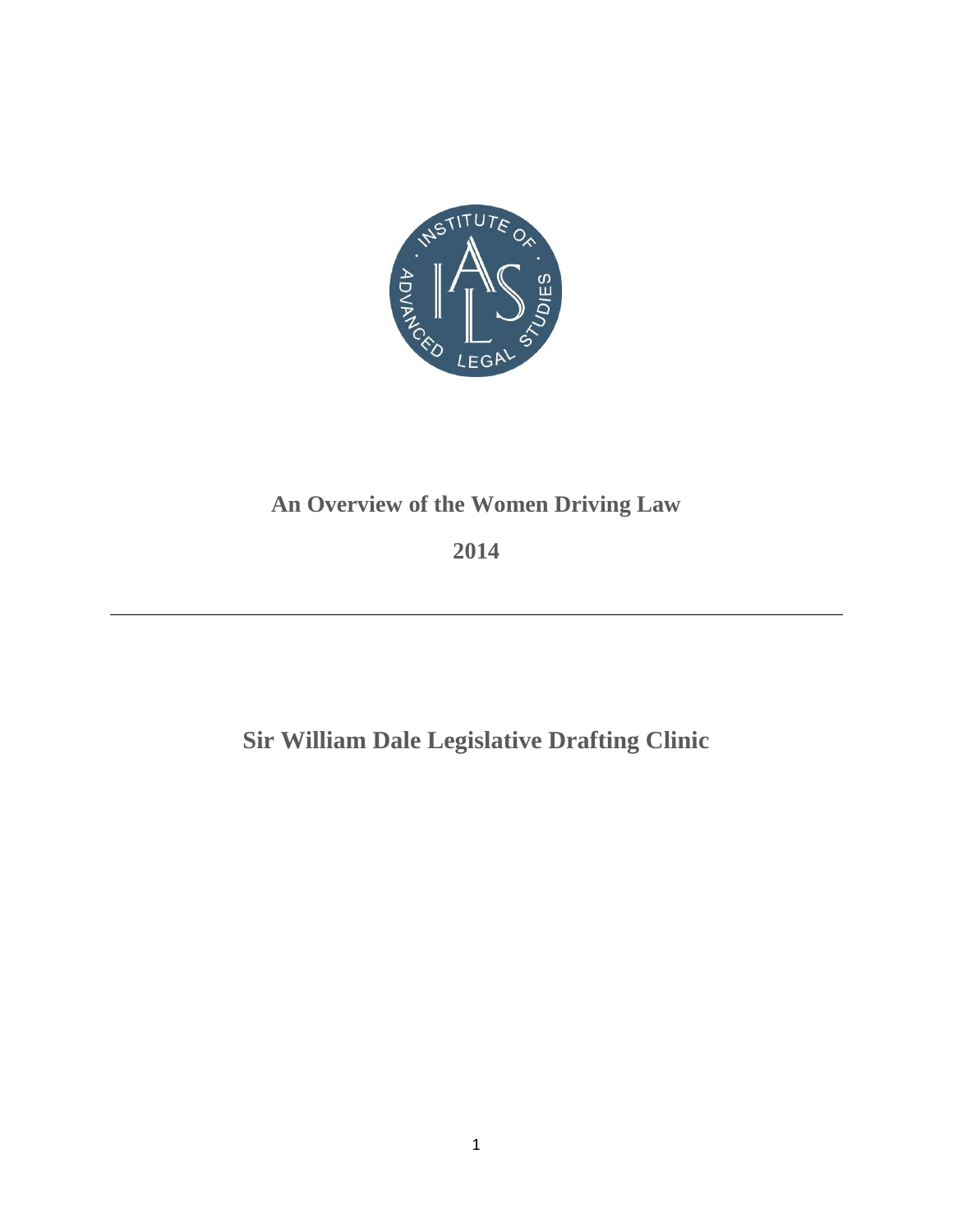#### **Background about the issue**

Women in Saudi Arabia is subject to driving ban which has an impact to her freedom of mobility and limits the ability to do her everyday activities, especially when there is no public transportation in the country.

It is important to note that this ban is due to cultural reasons not religion. As Quran and Prophet Traditions -Sunnah- does not mention the subject, so the religious clergies prohibited women driving in the basis of caution since it might lead to sins as they claim. We note that at the time of the prophet women were driving camels and horse, joined wars and presented in all events, which proofs it is not a religion matter.

#### **Saudi existing laws on women driving cars**

Saudi Arabia has no written ban on women driving. However, the Saudi Traffic law requires a citizen to use a locally issued license while driving in the country. Such a license is never issued to a woman, therefore making it illegal for women to drive. There are no clear instructions or penalties given to the enforcement agencies brought against women driving cars in public. That is why the action of officials keep changing like for example, in July 2011 a woman from Jeddah was sentenced to ten lashes for driving a car -although the maximum penalty for a traffic violation is a fine, yet previously when women were found driving they would normally be questioned and forced to sign a pledge stating they will never drive again.

By October 2013, when a campaign was launched to support women to drive, the Interior ministry released this order:

The security spokesperson of the Ministry of Interior issued a statement on rumors exchanged over social networks and some media outlets calling for congregations and marches against an alleged day of female driving. "The laws of the Kingdom prohibit activities disturbing the public peace and opening venues to sedition which only serve the senseless, the ill-intentioned, intruders, and opportunity hunters. The Ministry of Interior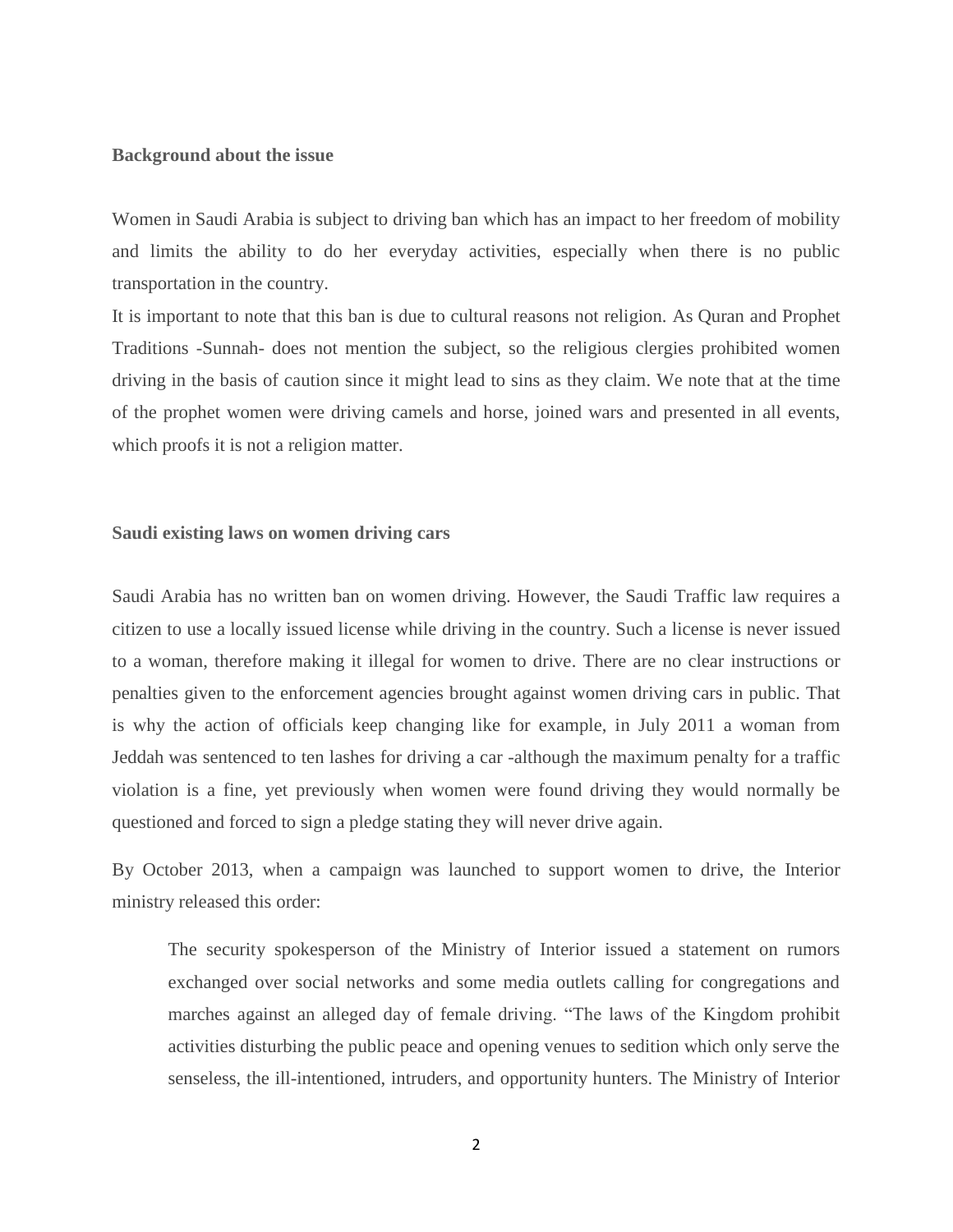assures all that the concerned bodies will fully and firmly enforce the laws against violators. At the same time, the Ministry values what many citizens have voiced concerning for the importance of keeping the peace, stability, and avoidance of what leads to disunity and stratification of society."

The relevant laws and regulations to this bill are: Traffic Law and its *Implementation Regulations* (subsidiary legislation).

## **The client**

A leading women driving advocate who ran campaigns and managed movements demanding for women's right to drive.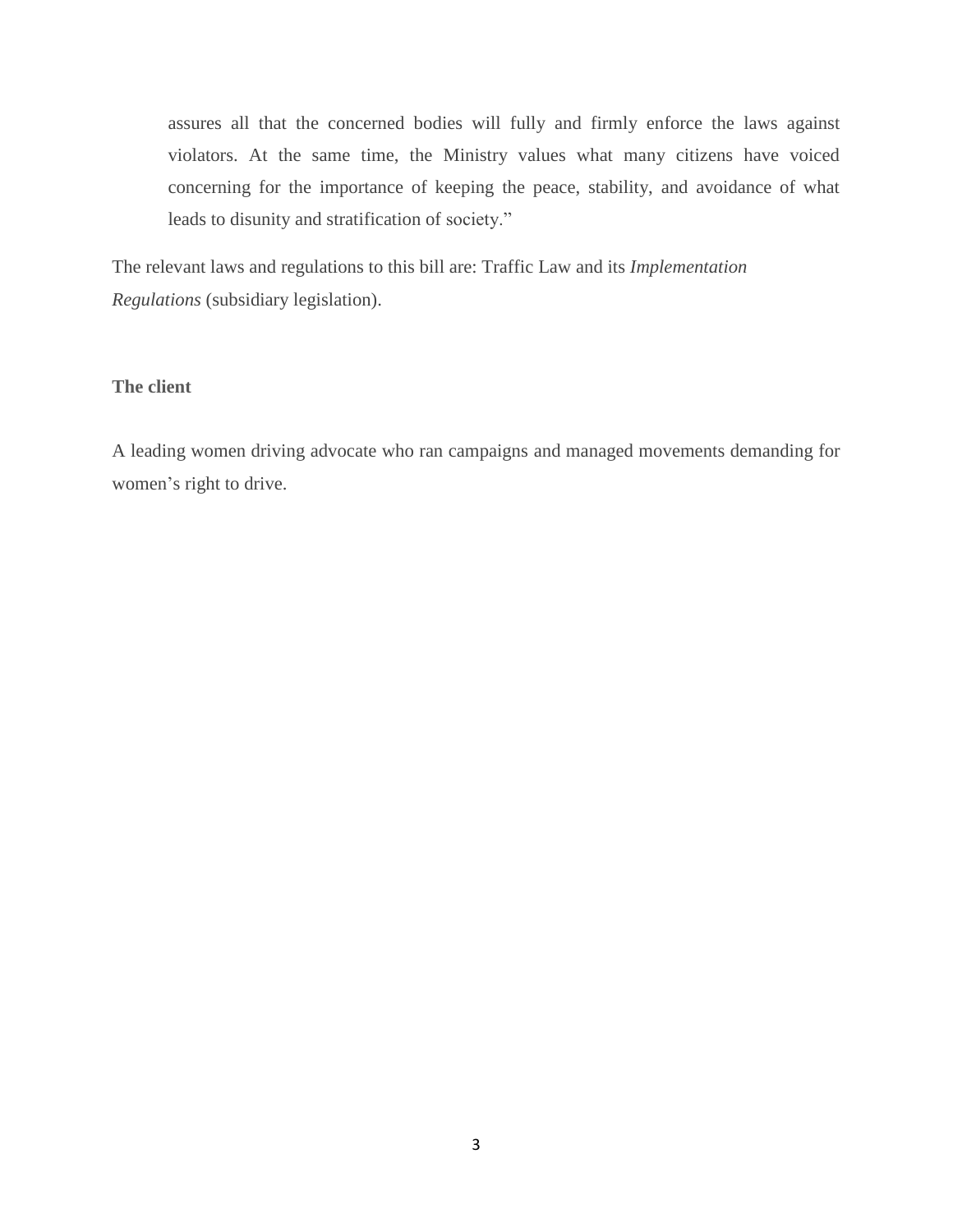## **Brief description of the process of drafting the Women Driving Law**

## **[using Thornton's five stages of drafting]**

## **Stage One: Understand**

This stage involves in fully comprehends the instruction and build a strong background of the matter. A research was done to collect statistics and data about women driving in Saudi Arabia. A call was arranged with the client to collect the below information:

- A full background of the problem from the client's perception.
- The client's goals and purposes of the Women Driving Law.
- Understand the client's suggested means to accomplish the goals set.
- Take the client's requirement of what the policy should include and what not.
- Impact of the proposed law on the legal, social and political level.

## **Stage Two: Analysis**

This stage involves in analyzing the policy instructions given by the client and the policy objective, as well address all consequences the intended law may affect. So all data and statistics collected in the previous stage were analyzed, also everything was released by the government about the issue whether a royal order, royal decree, or ministry order were collected and analyzed. As well as all precedent cases of women found driving. Besides, the Constitution - Basin Law- and international obligations of the country were considered and analysis of how this law is consistent with them was done. Considerations were given to the neighboring countries (Gulf region) and how they firstly introduced the right of women to be able to drive. Analysis of how this law might affect the Saudi society in all level, the degree of acceptance and the practicality of implementation, what is the impact this law will have on the economy -as a large percentage of the Saudi families employ male drivers-, how this law will affect the employment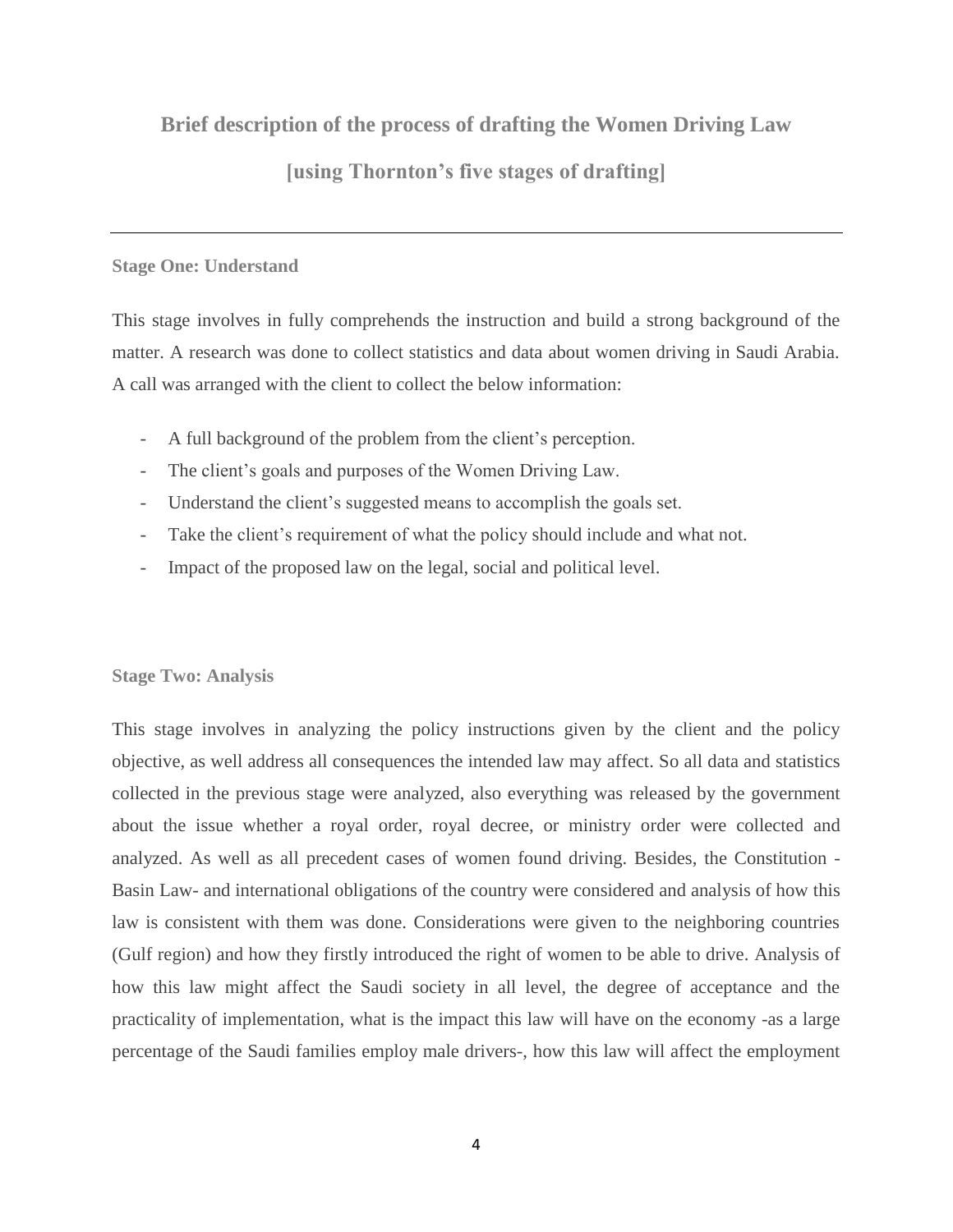rate -as women will have more chance to travel to work-, and how this law will contribute to the development plan of the country.

#### **Stage Three: Design**

This stage involves in designing the skeleton of the bill. So the planning of the first draft started at this level. From the cumulative knowledge built in the previous two stages, we designed an initial outline of the bill, in order for the end picture to be visualized. What took much time is deciding what matters should the bill includes and not, how detailed the bill should be, should it expand or leave it to its *Implementation Regulation* (subsidiary legislation) which will be done by the Interior Ministry in this case. Our main goals were to keep it clear, simple and practical.

#### **Stage Four: Composition & Development**

This stage involves in actual drafting of the bill. The draft starts with the routine introductory words in the first page, then definitions which were referred to the same definitions used in the Traffic Law to avoid duplications. After that the purpose provision is stated. Then technical provisions were put, and finally the commencing and delegated legislation details.

#### **Stage Five: Scrutiny & Testing**

This stage involves in passing the bill to as many local drafters as possible to get scrutinized and tested. The elements that needed to be checked were: The choice of words used in the bill in the English and Arabic versions. The structure in terms of headings, divisions, and sections. As well as in terms of numbering, styling, font, size etc. Also the spelling, grammar and punctuations of the draft. In addition to all these elements, it was also important to check the consistency of this law with the constitution and other laws. Also to check whether in the bill drafted were any interpretative difficulties that cause uncertainty about its effect.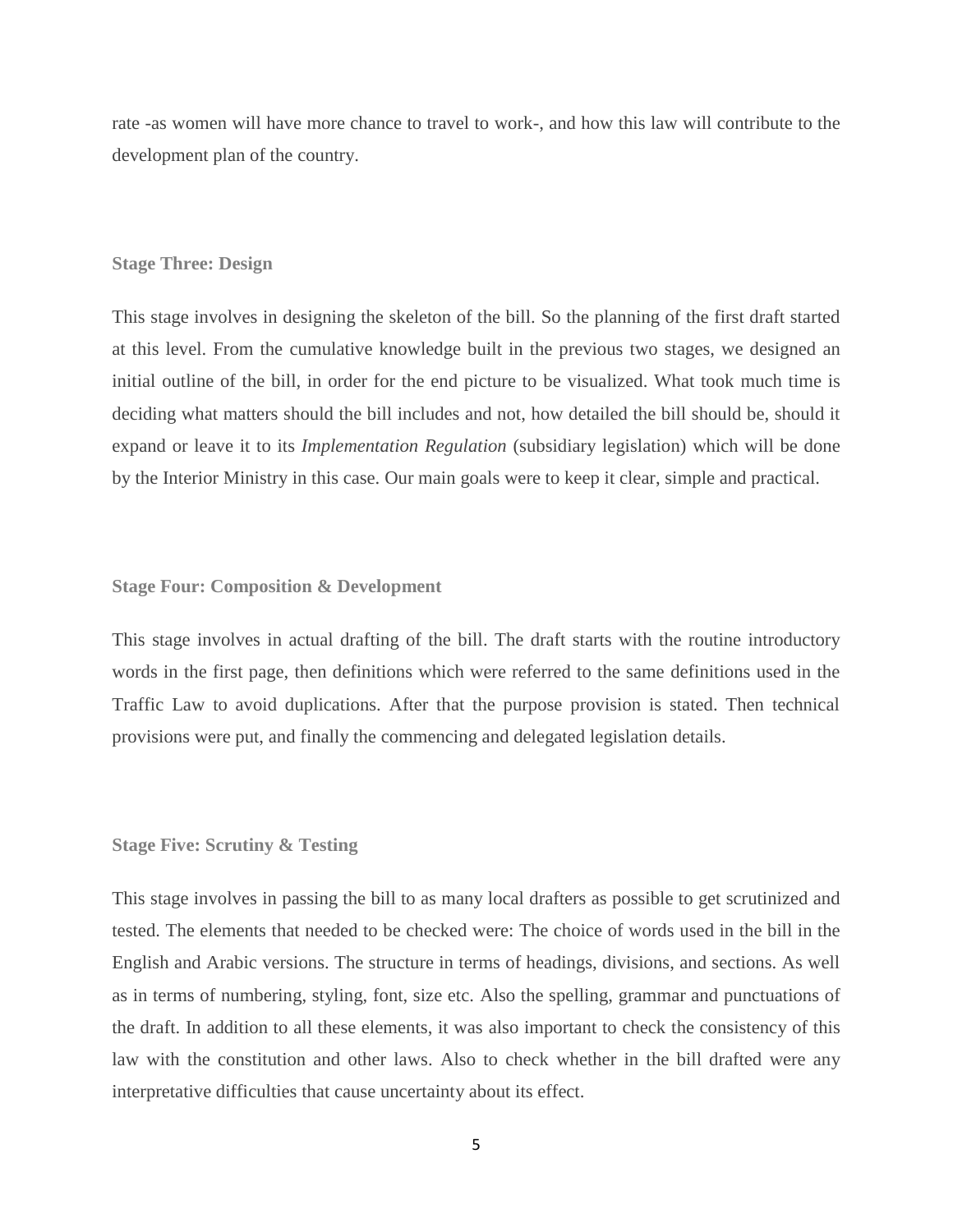# **WOMEN DRIVING LAW**



Final Draft - July 2014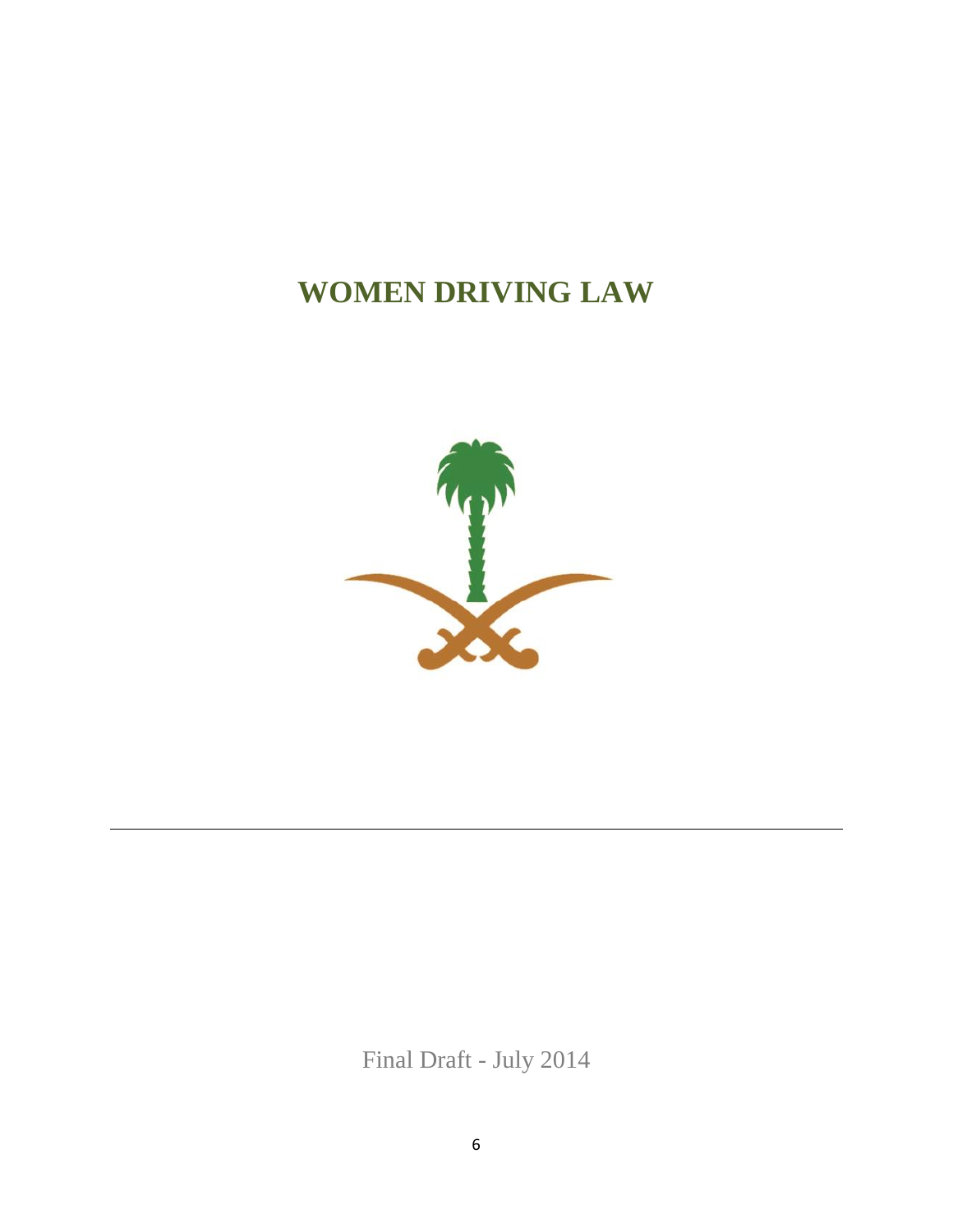#### **WOMEN DRIVING LAW**

## **Article One:**

The below words have the meaning assigned to them by section (2) of the Traffic Law:

- 1. Vehicle.
- 2. Driving License.

## **Article Two:**

This Law gives men and women equal rights to drive vehicles in public.

## **Article Three:**

Women are permitted by Law to drive vehicles in public.

### **Article Four:**

- 1. The Interior Ministry shall exercise its functions (including its functions under this Law) for the purpose of facilitating the establishment of driving schools for women.
- 2. In particular, the Interior Ministry shall treat an application for the establishment of a driving school for women on the same basis as an application for the establishment of a driving school for men.

#### **Article Five:**

- 1. A driving licensing agency shall grant women driving licenses on the same basis as men.
- 2. A driving licensing agency shall certify women holding International licenses on the same basis as men.

## **Article Six:**

- 1. The Interior Ministry shall issue the Implementing Regulations of this Law within ninety days.
- 2. The Implementing Regulations may include requirements as to the qualifications and experience of instructors; but any requirements must include any transitional